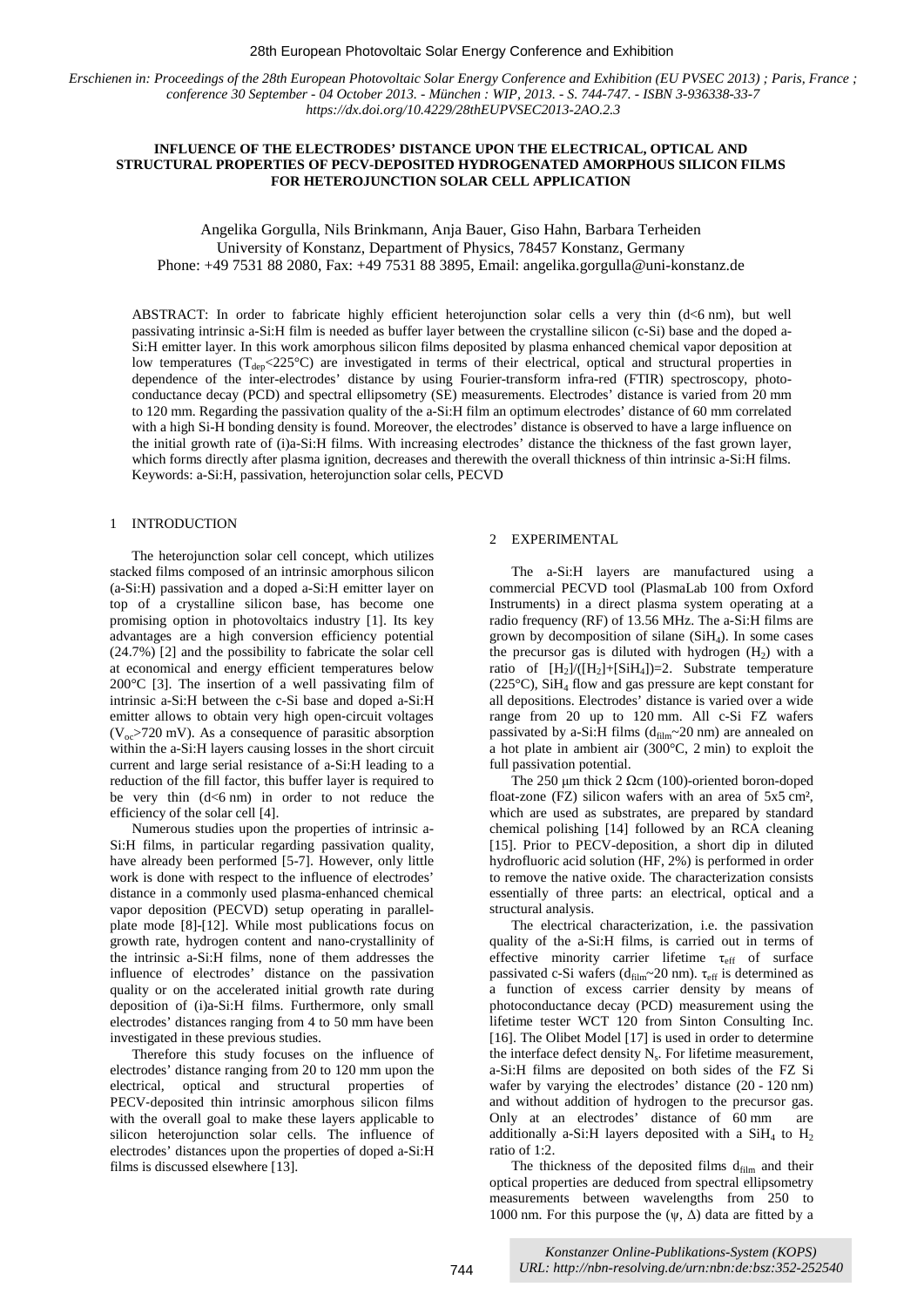Kramers-Kronig-consistent model [18]. The optical band gap  $E_{gap}$  is calculated from the fitted data by using Tauc's formula [19].

A qualitative bonding analysis of the a-Si:H films is performed by Fourier-transform infrared spectroscopy (FTIR). The a-Si:H film in this case is deposited on only one side  $(d_{film} > 150 \text{ nm})$  in contrast to the lifetime samples.

### 3 RESULTS

#### 3.1 Fast grown layer and steady-state growth rate

Directly after plasma ignition the density of unconsumed precursor gas molecules is higher than the consumed molecules' density compared to the steadily burning plasma where the number of consumed molecules equals the number of unconsumed molecules. Consequently, the initial growth rate directly after plasma ignition is higher than the constant steady-state growth rate of the steadily burning plasma. a-Si:H deposited during the period of enhanced growth is likely to have different structural properties than steady-state grown a-Si:H and is therefore referred to as fast grown layer.

In this study, the thickness of the fast grown layer is determined at each electrodes' distance by linear fitting the entire a-Si:H film thickness in dependence of deposition time ( $t_{dep} \ge 10$  s) for several samples deposited with identical deposition parameters. The asymptotic thickness of the fast grown layer corresponds to the yaxis intercept of the linear regression of the a-Si:H film's thickness dependent on deposition time, while the slope of the linear regression corresponds to the steady-state growth rate (Fig. 1). The accelerated initial growth is characterized in terms of thickness (nm) and not in terms of rate (nm/s), since the duration of plasma ignition is not easily terminable.



**Figure 1:** Determination of thickness of fast grown layer (y-axis intercept), which forms directly after plasma ignition, and steady-state growth rate (slope) for deposition at an electrodes' distance of 60 mm (with hydrogen added to precursor gas).

Steady-state growth rate of a-Si:H films is found to stay almost constant  $(0.3 \text{ Å/s})$  for electrodes' distances larger than 40 mm and to increase for smaller electrodes' distances up to 0.48 Å/s (Fig. 2).

The fast grown layer thickness decreases from 17.7 nm at an electrodes' distance of 20 mm to 3.5 nm at 120 nm (Fig. 2). By adding hydrogen to the precursor gas  $([H<sub>2</sub>] / ([H<sub>2</sub>] + [SiH<sub>4</sub>]) = 2),$  it is possible to reduce the fast

grown layer thickness at an electrodes' distance of 60 mm to 4.1 nm while maintaining a low growth rate of  $0.3 \text{ Å/s}$  as well as a high minority carrier lifetime of the passivated FZ-Si wafer (2.9 ms, cf. Fig. 2 and 3). Hydrogen dilution is therefore advantageous for the application in heterojunction solar cells, for which the intrinsic buffer layer thickness should be less than 6 nm [4].



**Figure 2:** Fast grown layer thickness (black) and growth rate (blue) of deposited a‐Si:H films dependent on electrodes' distance.

3.2 Passivation quality

The resulting minority carrier lifetime and interface defect density dependent on the electrodes' distance are presented in Fig. 3. A maximum  $\tau_{\text{eff}}$  of 2.6 ms (*S*eff =4.6 cm/s) is reached at an electrodes' distance of 60 mm. For lower and higher electrodes' distances lifetime decreases, with a sharp drop to less than 0.3 ms for an electrodes" distance of 20 nm. This drop in lifetime is accompanied by a sharp increase of  $N_s$ , which explains for all electrodes' distances the trend of minority carrier lifetime.



**Figure 3:** Minority carrier lifetime (black) and interface defect density  $N_s$  (blue) of deposited a-Si:H films dependent on electrodes' distance.

3.3 FTIR analysis

The bonding structure of the a-S:H films is investigated using FTIR spectroscopy. Bonding densities of the Si-H bond  $(2000 \text{ cm}^{-1})$  and the Si-H<sub>2</sub> bond  $(2100 \text{ cm}^{-1})$  are determined by the FTIR measurements according to  $[20]$  and shown in Fig. 4. Whereas the Si-H<sub>2</sub> bonding density stays almost constant for an electrodes' distance above 40 mm, the Si-H bonding follows the trend of minority carrier lifetime. Therefore a correlation between the Si-H bonding density and the minority carrier lifetime can be assumed.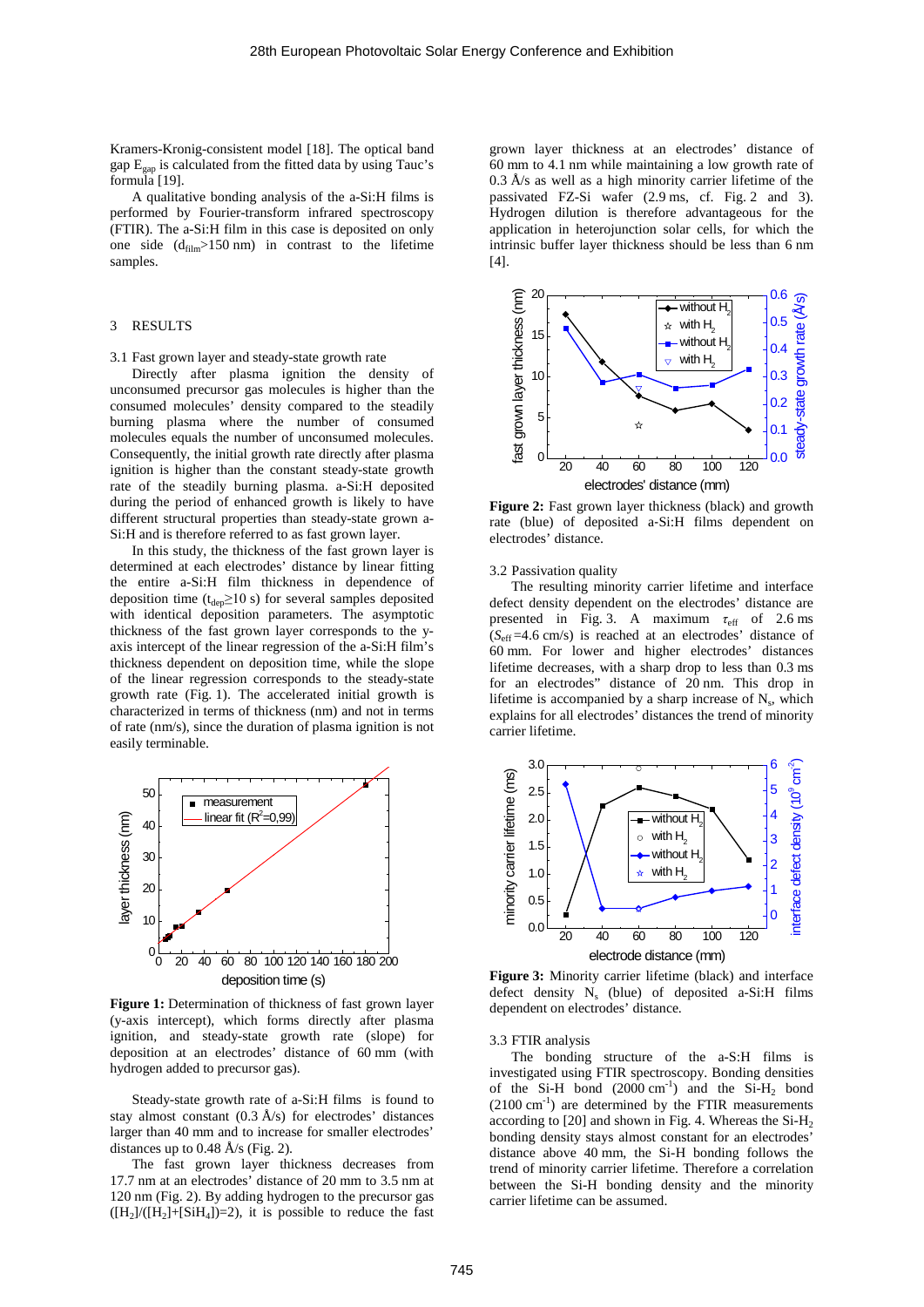However, this correlation is not observed for an electrodes' distance below 40 mm, where the Si-H bonding density increases despite a sharp drop of the lifetime.



**Figure 4:** Bonding densities (Si-H, Si-H<sub>2</sub>) and effective minority carrier lifetime dependent on electrodes' distance.

#### 3.4 Optical properties

Neither a correlation between refractive index n and electrodes' distance nor between energy gap Egap and electrodes" distance is observed.

## 4 DISCUSSION

According to Kushner [8], the volume between electrodes in a PECVD operating in a parallel-plate configuration can be separated in two parts: the sheaths region next to the electrodes, in which power utilization occurs through higher energy processes, and the bulk plasma region, in which power utilization occurs through lower energy processes, as vibrational excitations. Sheaths regions occupy a fixed volume independent of electrodes' distance [8]. Therefore, if electrodes' distance decreases, fraction of power utilization by higher energetic processes increases. As a consequence, more SiH4 is dissociated resulting in an enhanced growth rate with decreasing electrodes' distance (Fig. 2). Same argumentation applies for fast grown layer thickness. If more  $SiH<sub>4</sub>$  is dissociated at the very beginning of the deposition process, fast grown layer thickness rises.

As a result of the fixed sheaths region volume, the bombardment intensity of the c-Si wafer surface with high energetic particles rises with decreasing electrodes' distance, yielding an enhanced interface defect density and therewith a decrease in minority carrier lifetime (Fig. 3). In contrast, an increased electrodes' distance results in a larger fraction of power utilization in the plasma bulk due to lower energetic processes, which goes along with less surface bombardment with higher energetic particles.

The observed drop in minority carrier lifetime for electrodes' distances larger than 60 mm can be explained as follows: the average residence time of radicals within the plasma increases with electrodes' distance [8]. Thus, the probability of secondary chemical reactions after initial dissociation of silane increases and therewith the density of polyhydrides within the plasma. The increase of polyhydrides is reflected by an increase of the  $Si-H<sub>2</sub>$ bonding density at large electron distance (120 mm, cf. Fig. 4). These polyhydrides are detrimental to the electronic quality of the a‐Si:H film [8] and could

therefore be responsible for the decrease of minority carrier lifetime with increasing electrodes' distance.

## 5 SOLAR CELL RESULTS

Heterojunction solar cells featuring optimized intrinsic buffer layers have achieved efficiencies up to 15.8% so far  $(J_{SC} = 32.5 \text{ mA/cm}^2$ ,  $V_{OC} = 671 \text{ mV}$ , FF  $=72%$ ). The ma $\overline{m}$  actured heterojunction solar cells are composed of a non-textured front side, an n-type c-Si base (1  $\Omega$ cm, 500 µm), an n<sup>+</sup>-type a-Si:H BSF, an a-Si:H emitter stack consisting of a thin intrinsic buffer layer and a p-doped emitter layer, as well as a reactively sputtered ITO layer as transparent conductive oxide.

## 6 CONLUSION

We have studied the influence of the electrodes' distance on the electrical, optical and structural properties of PECV-deposited a-Si:H films.

Not only passivation quality of a‐Si:H films, but also fast grown layer thickness and steady state-state growth rate depend on the electrodes' distance. Whereas thickness of fast grown layer and steady-state growth rate decrease with increasing electrodes' distance, minority carrier lifetime shows a clear maximum at an electrodes' distance of 60 mm.  $\tau_{\text{eff}}$  is directly correlated to the a-Si:H/c-Si interface defect density  $N_s$  and follows the amount of hydrogen within the films for electrodes' distances larger than 20 mm. Although a correlation of the Si-H bonding density within the films and minority carrier lifetime was found (except for the smallest electrodes' distance), no correlation has been observed between electrodes' distance and the optical properties (refractive index and bandgap) of the films. By adding hydrogen to the precursor gas it is possible to decrease the buffer layer thickness down to 4.1 nm while maintaining the high passivation quality of the films (2.9 ms).

For application in heterojunction solar cells 60 mm has been found to be the optimum electrodes' distance in terms of high minority carrier lifetime and low fast grown layer thickness. This optimum electrodes' distance can be understood as tradeoff between surface damage due to high energetic particles from the sheaths region and the amount of polyhydrides within the plasma, which are detrimental to the film quality.

Heterojunction solar cells featuring optimized intrinsic buffer layers have achieved efficiencies up to 15.8% so far.

#### 6 REFERENCES

- [1] S. De Wolf, A. Descoeudres, Z.C. Holman, C. Ballif, Green 2 (2013) 7.
- [2] Press Release: http://www.pv-tech.org/news/ recombination\_loss\_improvements\_key\_to\_panaso nic\_hit\_cell\_efficiency\_of\_24, date 12.02.2013.
- [3] S. Taira, Y. Yoshimine, T. Baba, M. Taguchi, H. Kanno, T. Kinoshita, H. Sakata, E. Maruyama, M. Tanaka, Proc. 22nd EUPVSEC (2007) 932.
- [4] N. Brinkmann, G. Micard, Y. Schiele, G. Hahn, B. Terheiden, Phys. Stat. Sol. RRL 7 (2013) 322.
- [5] S. Dauwe, J. Schmidt, R. Hezel, Proc. 29<sup>th</sup> IEEE